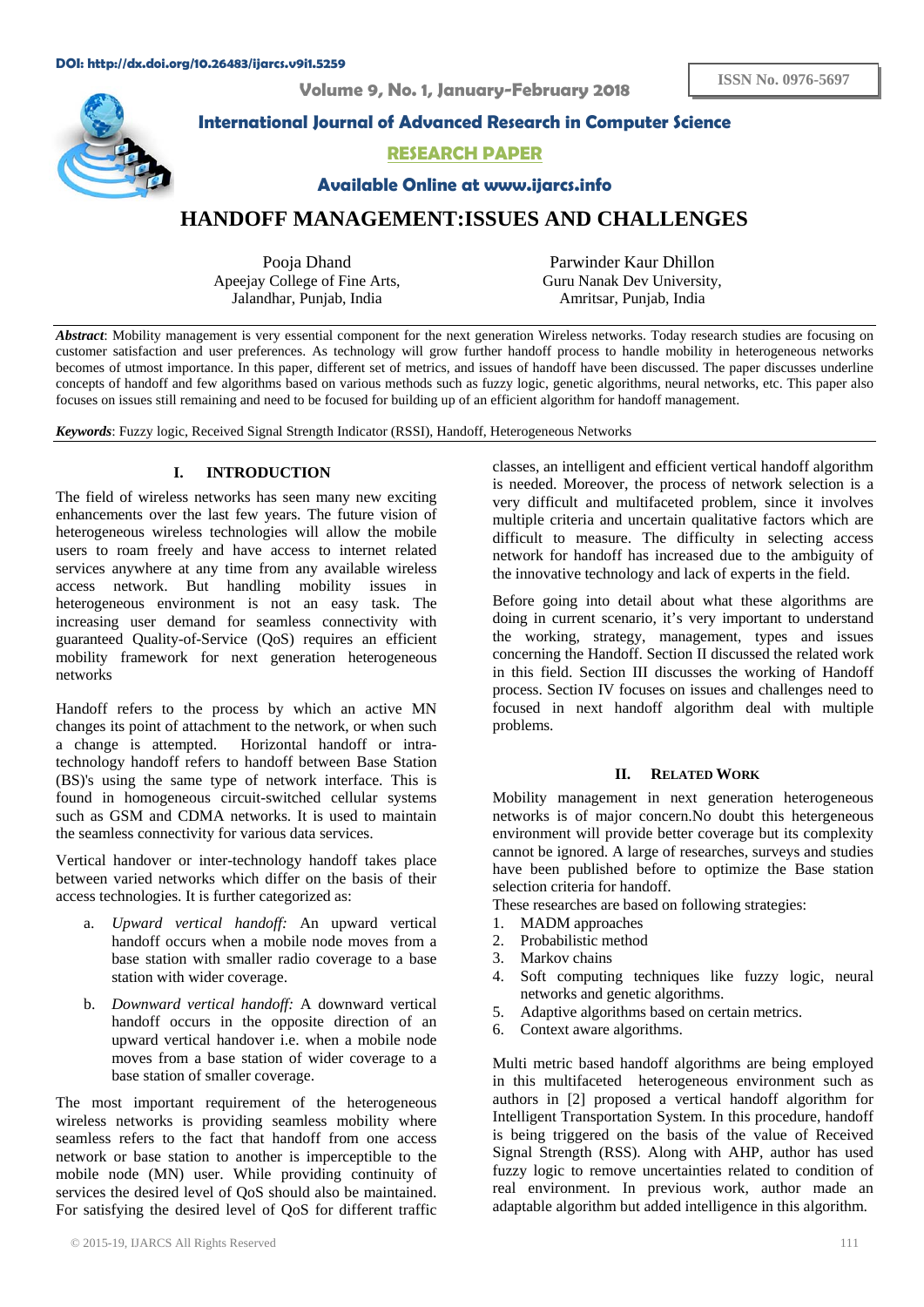S.Dhar et. al. in [3**]** proposed a context aware vertical handover algorithm which uses TOPSIS (Technique for Order Preference by Similarity to Ideal Solution), for decision making and is tested by simulating a virtual road. The optimal network selection is done on the basis of metrics such as network load, velocity, data rate, usage cost and delay. The networks assumed in scenario are WiMax, WLAN and UMTS.

P. Dhand et al. in [4] investigated an adaptive Fuzzy controller for Handoff Optimization (FCHO) considering multiple metrics for decision making. This paper was an author's attempt to remove ping-pong and corner effect by dynamically changing the value of threshold and hysteresis with the change in the RSSI and the velocity of the mobile station. Further, the paper was extended in [5][6][7] to find the application of fuzzy based algorithm in smart cities.

Over years authors have proposed several schemes for minimizing handoff latency in IEEE 802.11 wireless LANs. In [8] authors have reduced handoff latency by decreasing the number of scanned APs. This is achieved through cell sectoring and distance assessment using GPS. However, their scheme was not successful in removing ping pong effect.

Authors in [9] examined handover latency in Wireless Local Area Networks by which using signalling process for traffic control between AP and MN.

Authors in [10] authors also proposed a new scheme to reduce handoff latency for IEEE 802. 11 wireless networks. Using the channels and 8 others by selective scanning the authors were successful in reducing the handoff off delay, authentication as well as re-association delay.

## **III. HANDOFF PROCESS**

Handoff is the process by which a link is transferred from one base station to another due to lack of signal strength. Handoff process involves many operations including initiation of handoff, allocation of channel, breaking with old base station, choosing the new base station, loading, unloading etc. [11]. The design of handoff process has a complete life cycle starting from requirements and analysis phase to maintenance. It involves:

- (i) Requirement and Analysis
- (ii) Availability of network resources
- (iii) Measuring of signal strength
- (iv) Measuring of other performance metrics

Three strategies have been proposed to detect the need for hand off:

- i. **Mobile-controlled-handoff (MCHO):** The mobile node keeps on monitoring the signals of the current and neighbouring base stations and triggers handoff as and when required.
- ii. **Network-controlled-handoff (NCHO):** The base stations monitor the signal between mobile node and the network. It initiates handoff process when there is weakening of signals as mobile node moves away from the station.
- Mobile-assisted-handoff (MAHO): The mobile node assists network to measure the signal strength between the mobile node and the base station. The networks make the handoff decision based on reports from the mobile node.

#### **A. Delays in handoff**

Handoff is a process which involves the contribution from many layers of OSI model. Physical layer is used to collect the values of RSSI, SINR and other environmental parameters. Datalink layer executes horizontal handoff. Network layer is responsible for vertical handoff. Many protocols like SIP, MIP which support handoff sit at session layer and SCTP which helps in multistreaming during soft handoff is at transport layer [12].

The complete handoff process is carried out by co-ordination and co-operating entities of different layers of OSI model. But this does not leave a process without delay [13]. When data has to be passed between different layers many kind of delay is introduced which may hinder in QoS of handoff.

- **1.** *Link layer delay:* This layer is responsible for horizontal handoffs. Before the mobile node switches to neighbor base station, scanning is done. During scanning, mobile node scans the nearby base stations if available. It takes some time and sometimes mobile disconnects and then connects to new base station. This kind of delay which is introduced during scanning and call setup with new base station is link layer delay
- **2.** *Network layer delay:* This layer is responsible for vertical handoff which involves obtaining the IP address of new network and then switching the call from one network to another which may take more delay .further congestion in the network introduces more delay. Thus this kind of delay is called network delay.
- **3.** *Transport Layer delay:* Many protocols sit at this layer to monitor and manage transport layer handoff. Most important protocol in this case is SCTP which is responsible for multihoming and multistreaming during handoff. SCTP makes new connection with the neighbor network/base station while maintaining connection with the old. As new connection gets stable, it breaks the old connection. This disconnection can be delayed due to reauthentication or re-association phase.
- **4.** *Application layer delay*: this delay occurs when certain properties of application layer get modified e.g. change in IP using Session initiation protocol [14].

#### **B. Handoff Phases**

The vertical handoff process can be divided into three main steps [15], [16], namely

- 1. Handoff initiation phase
- 2. Handoff decision making phase, and
- 3. Handoff re-authentication or re-association phase (also called Handoff execution phase)

#### **1. Handoff Initiation Phase**

This phase decides the requirement of handoff. It triggers handoff on the basis of information collected about network, mobile node and user preferences from different layers likes' network layer, transport layer and application layer. These layers provide the information such as signal strength, bandwidth, link speed, throughput, jitter, cost, power, user preferences and network subscription etc. Based on this information, handoff is initiated at appropriate time.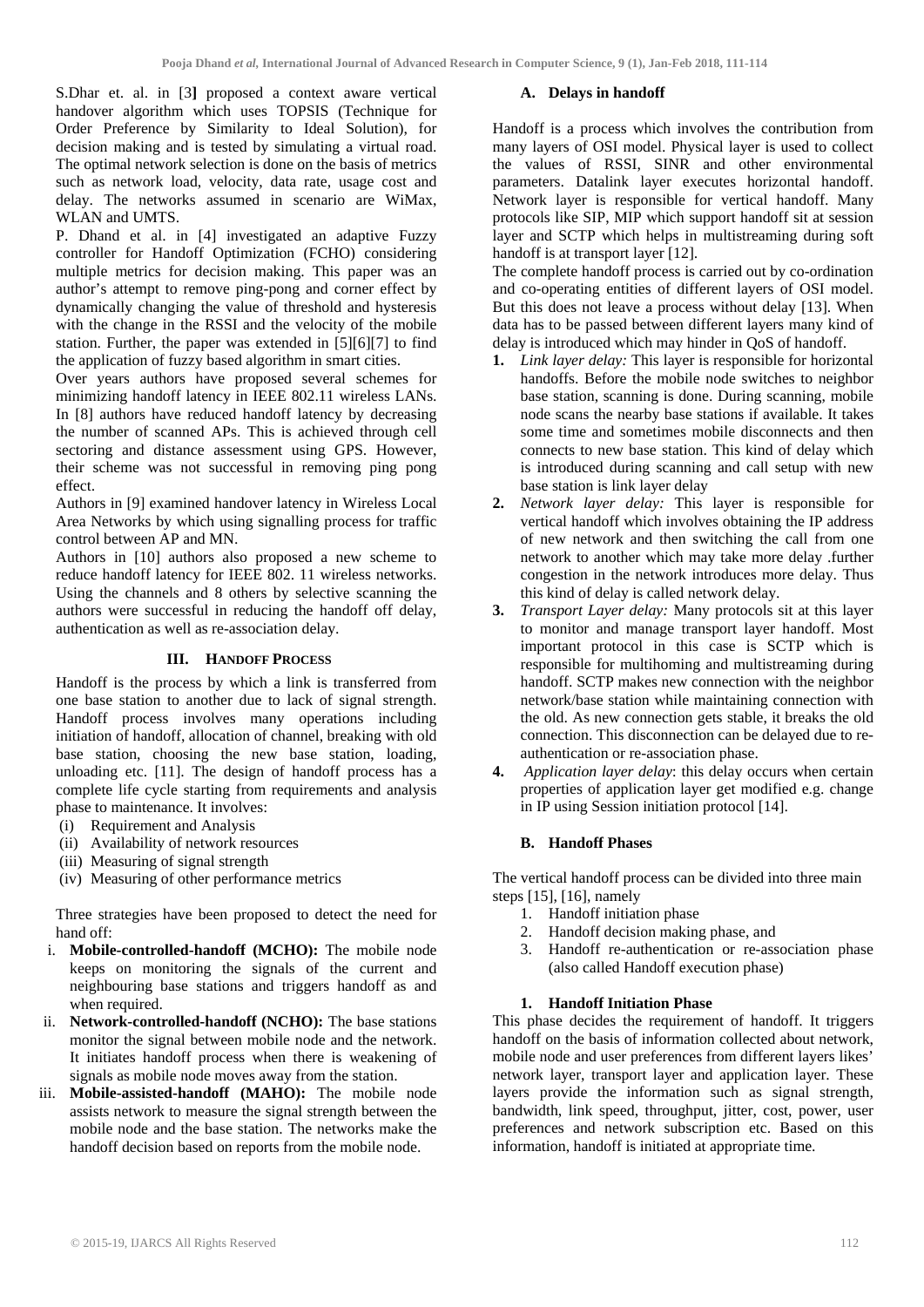#### **2. Handoff Decision Phase**

After initiating handoff in first phase, the decision making phase decides the optimal networks for handoff. The comparison is made between the current and neighbouring networks based on parameters such as QoS, signal strength, velocity, direction, cost, etc. There are many methods proposed to take decision about networks such as MADM approaches, fuzzy logic, genetic algorithms, for deciding the destination network. The decision making phase chooses the optimal network for transfer but the actual link transfer takes place in the next phase.

## 3. **Handoff Execution Phase**

After the selection is made and decision about the target network is taken, link transfer takes place in this phase in which the existing link is re-routed to the new network in a seamless manner. This phase also includes the reauthentication, re-association and re-authorization, and the transfer of user's context information.

## **C. Metrics of Handoff process**

For horizontal handoffs, only two metrics are used for making the handoff decision - RSSI and channel availability. However, RSSI alone cannot be considered as a sufficient criterion for making the decisions. This may cause effects like ping-pong effect and corner effect, these two effects further lead to increase in the network overhead [17]. To be able to perform intelligent handoff in the next generation heterogeneous wireless environment and provide seamless vertical handoff, the following metrics are suggested:

- 1. *QoS metrics:* It includes parameters such as traffic, available bandwidth, network latency, and congestion (packet loss)[18] may need to be considered for effective network usage.
- 2. *System performance:* It includes parameters such as RSSI, channel propagation values, path loss, Interchannel interference, signal-to-noise ratio (SNR), and the bit error rate (BER)[19].
- 3. *Application types*: It includes different types of services such as voice, data and multimedia and each of these applications require different levels of data rate, network latency, reliability, and security[20].
- 4. *Mobile terminal conditions:* It includes parameters such as screen size, portability, weight, performance (processing power, memory, and storage space), bandwidth requirements, networks supported, and dynamic factors such as velocity, moving pattern, and location information [21].
- 5. *Battery power:* This is a very important metric for handoff because in many situations wireless devices are operating in limited battery power. For example, when the battery level decreases, handing off to a network with lower power requirements would be a better decision [22].

#### **IV. ISSUES AND CHALLENGES**

Network selection is vital in future highly integrated pervasive 4G networking environment. A traditional way to

select a target network which is only based on the received signal strength (RSS) is not effective enough to make the best choice for those multimedia applications. The traffic characteristics, the user preference, and the network conditions should all be considered to maximize consumer satisfaction. Though some existing schemes do consider multiple criteria (e.g. QoS, security, connection cost, etc.) for network selection, there are still several problems unsolved. We not only provide a comprehensive way to select the optimal network, but also solve the rank irregularity problem. This proposed approach can be applied in handover scenarios, and also, for a terminal that allows using multiple network interfaces simultaneously, this network selection model can be employed to choose the best link for a specific traffic flow [23].

The upcoming next generation wireless networks will provide mobility in a continuous and seamless manner to its users. Hence, these wireless networks which are going to be based on heterogeneous access technologies must provide features such as inter-carrier handoff, personal mobility, and location management. Several issues and challenges of handoff are as follows:

- 1. *QoS issues:* These next-generation all-IP wireless networks will need to provide guaranteed QoS to mobile devices with reduced delay and on time service delivery. QoS provisioning will further add new problems to mobility management, such as location management for efficient access and on time service delivery, QoS negotiation during inter-system handoff, etc.
- 2. *Need of Smart terminals:* the design of a single user terminal that is able to autonomously operate in different heterogeneous access networks will be another important factor. This terminal will have to exploit various surrounding information (e.g., communication with localization systems, cross-layering with network entities etc.) in order to provide richer user services (e.g. location/situation/context–aware multimedia services). This will also put strong emphasis on the concept of cognitive radio and cognitive algorithms for terminal reconfigurability.
- 3. *Problem of overlapping networks*: These networks are going to be hierarchical with access networks having different coverage areas. Mobility management in wireless overlay networks will be a very vital issue to handle in handoff management.
- 4. *Mobile services:* Complicated 4G service discovery methods will merge location information and contextawareness of the mobile device in order to provide services in an optimal manner. Moreover, future mobile services will require more complex personal and session mobility management to provide personalized services to a user.
- 5. *Cross-Layer optimization:* These networks will need efficient and effective cross-layer-based solutions for incorporating new mobility management schemes.
- 6. *Other issues*: These networks will need to handle issues such as fault-tolerance, availability of network services, security, and intelligent packet and call routing schemes, intelligent gateway discovery.